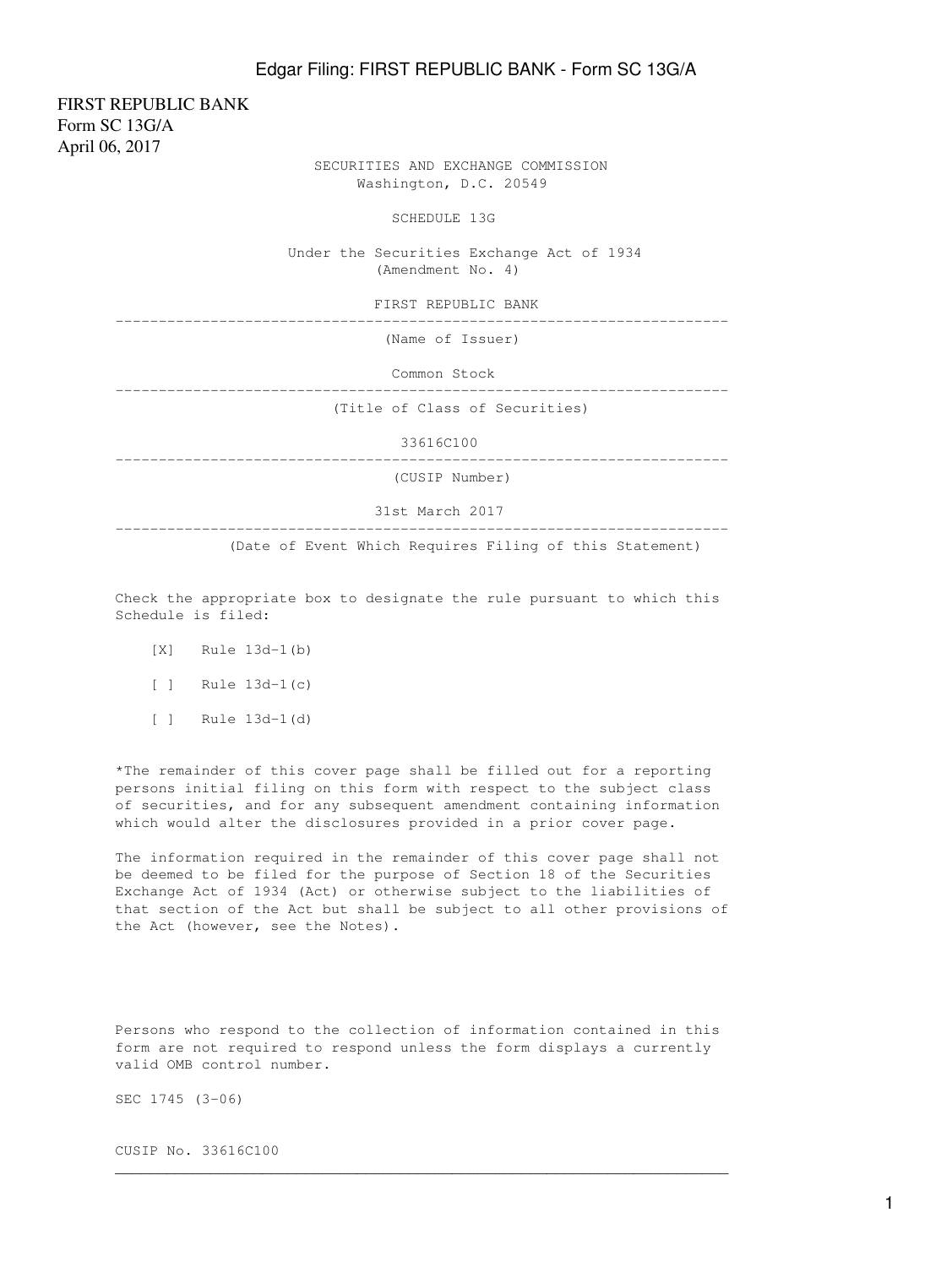1. Names of Reporting Persons. I.R.S. Identification Nos. of above persons (entities only).

Baillie Gifford & Co (Scottish partnership)

2. Check the Appropriate Box if a Member of a Group (See Instructions) (a).................................................................... (b)....................................................................

 $\mathcal{L}_\mathcal{L}$  , and the set of the set of the set of the set of the set of the set of the set of the set of the set of the set of the set of the set of the set of the set of the set of the set of the set of the set of th

 $\mathcal{L}_\text{max}$  , and the set of the set of the set of the set of the set of the set of the set of the set of the set of the set of the set of the set of the set of the set of the set of the set of the set of the set of the

 $\mathcal{L}_\mathcal{L}$  , and the set of the set of the set of the set of the set of the set of the set of the set of the set of the set of the set of the set of the set of the set of the set of the set of the set of the set of th

3. SEC Use Only

4. Citizenship or Place of Organization

SCOTLAND UK

| Number of     | 5. Sole Voting Power          | 6,474,612 |
|---------------|-------------------------------|-----------|
| Shares Bene   |                               |           |
| ficially by   | 6. Shared Voting Power        |           |
| Owned by Each |                               |           |
| Reporting     | 7. Sole Dispositive Power     | 7,304,289 |
| Person With:  |                               |           |
|               | 8. Shared Dispositive Power 0 |           |
|               |                               |           |

9. Aggregate Amount Beneficially Owned by Each Reporting Person 7,304,289 common stock

10. Check if the Aggregate Amount in Row (9) Excludes Certain Shares (See Instructions)

|  |  | 11. Percent of Class Represented by Amount in Row (9) |  |  |  | 4.65% |
|--|--|-------------------------------------------------------|--|--|--|-------|
|  |  |                                                       |  |  |  |       |

 $\mathcal{L}_\mathcal{L}$  , and the set of the set of the set of the set of the set of the set of the set of the set of the set of the set of the set of the set of the set of the set of the set of the set of the set of the set of th

12. Type of Reporting Person (See Instructions) IA

Item 1. (a) Name of Issuer FIRST REPUBLIC BANK (b) Address of Issuers Principal Executive Offices 111 Pine Street San Francisco CA 94111

Item 2. (a) Name of Person Filing Baillie Gifford & Co (b) Address of Principal Business Office or, if none, Residence Calton Square 1 Greenside Row Edinburgh EH1 3AN Scotland UK **UK** (c) Citizenship Scotland UK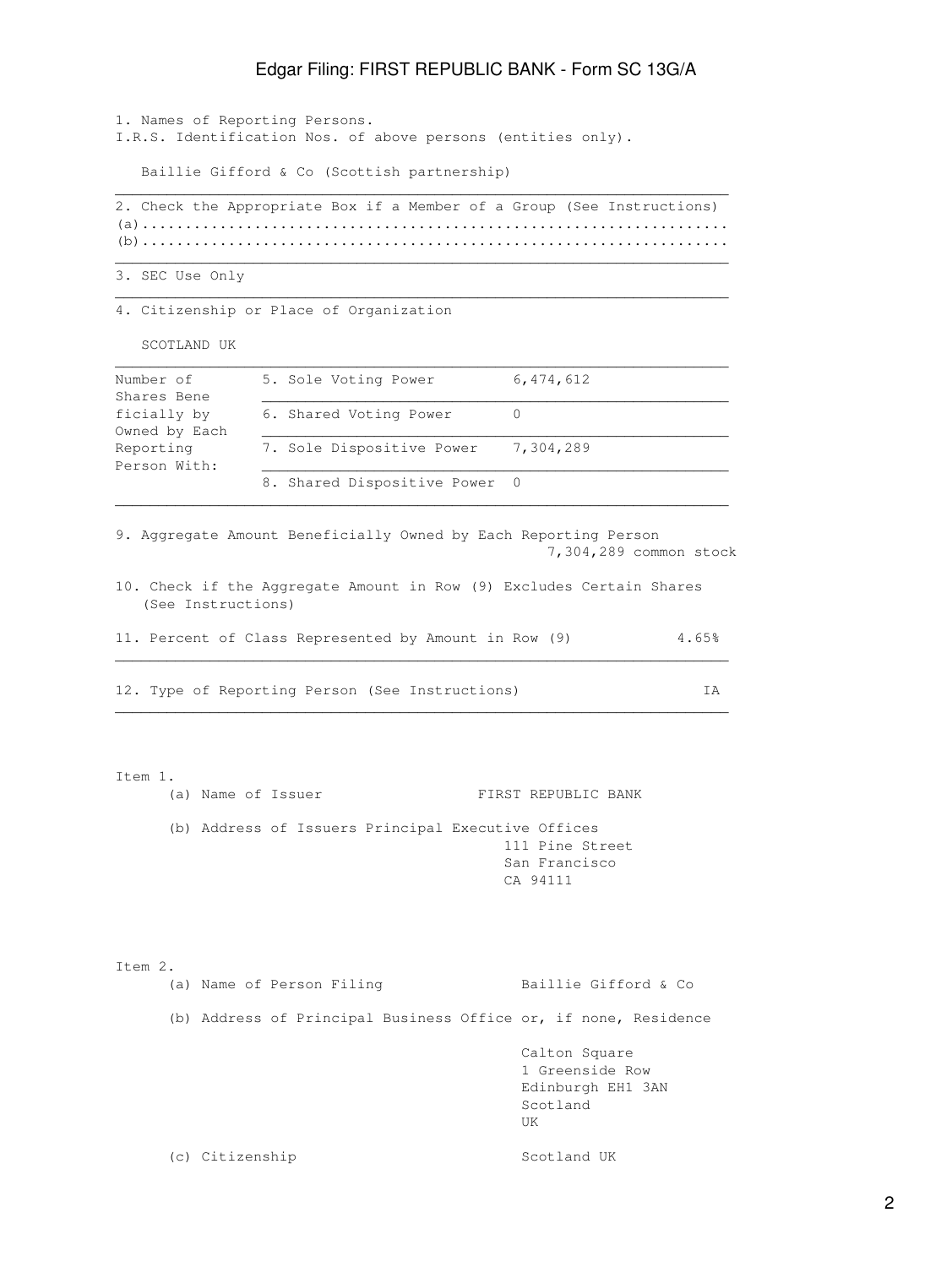|  |  | (d) Title of Class of Securities | Common stock |  |
|--|--|----------------------------------|--------------|--|
|  |  |                                  |              |  |

(e) CUSIP Number 33616C100

Item 3. If this statement is filed pursuant to rule 240.13d-1(b) or 240.13d-2(b) or (c), check whether the person filing is a:

- (a) Broker or dealer registered under section 15 of the Act (15 U.S.C. 78o).
- (b) Bank as defined in section 3(a)(6) of the Act (15 U.S.C. 78c).
- (c) Insurance company as defined in section 3(a)(19) of the Act (15 U.S.C. 78c).
- (d) Investment company registered under section 8 of the Investment Company Act of 1940 (15 U.S.C 80a-8).
- (e) X An investment adviser in accordance with rule 240.13d-  $1(b)(1)(ii)(E)$
- (f) An employee benefit plan or endowment fund in accordance with 240.13d-1(b)(1)(ii)(F)
- (g) A parent holding company or control person in accordance with rule 240.13d-1(b) (1)(ii)(G)
- (h) A savings associations as defined in Section 3(b) of the Federal Deposit Insurance Act (12 U.S.C. 1813)
- (i) A church plan that is excluded from the definition of an investment company under section 3(c)(14) of the Investment Company Act of 1940 (15 U.S.C. 80a-3)
- (j) Group in accordance with rule  $240.13d-1$ (b)(1)(ii)(J).

Item 4. Ownership.

Provide the following information regarding the aggregate number and Percentage of the class of securities of the issuer identified in Item 1.

- (a) Amount beneficially owned: see row (9) on page 2.
- (b) Percent of Class: see row (11) on page 2.
- (c) Number of shares as to which the person has:
- (i) Sole power to vote or to direct the vote See row (5) on page 2.
- (ii) Shared power to vote or to direct the vote See row (6) on page 2
- (iii) Sole power to dispose or to direct the disposition of See row (7) on page 2
- (iv) Shared power to dispose or to direct the disposition of See row (8) on page 2

Item 5. Ownership of Five Percent or Less of a Class

If this statement is being filed to report the fact that as of the date hereof the reporting person has ceased to be the beneficial owner of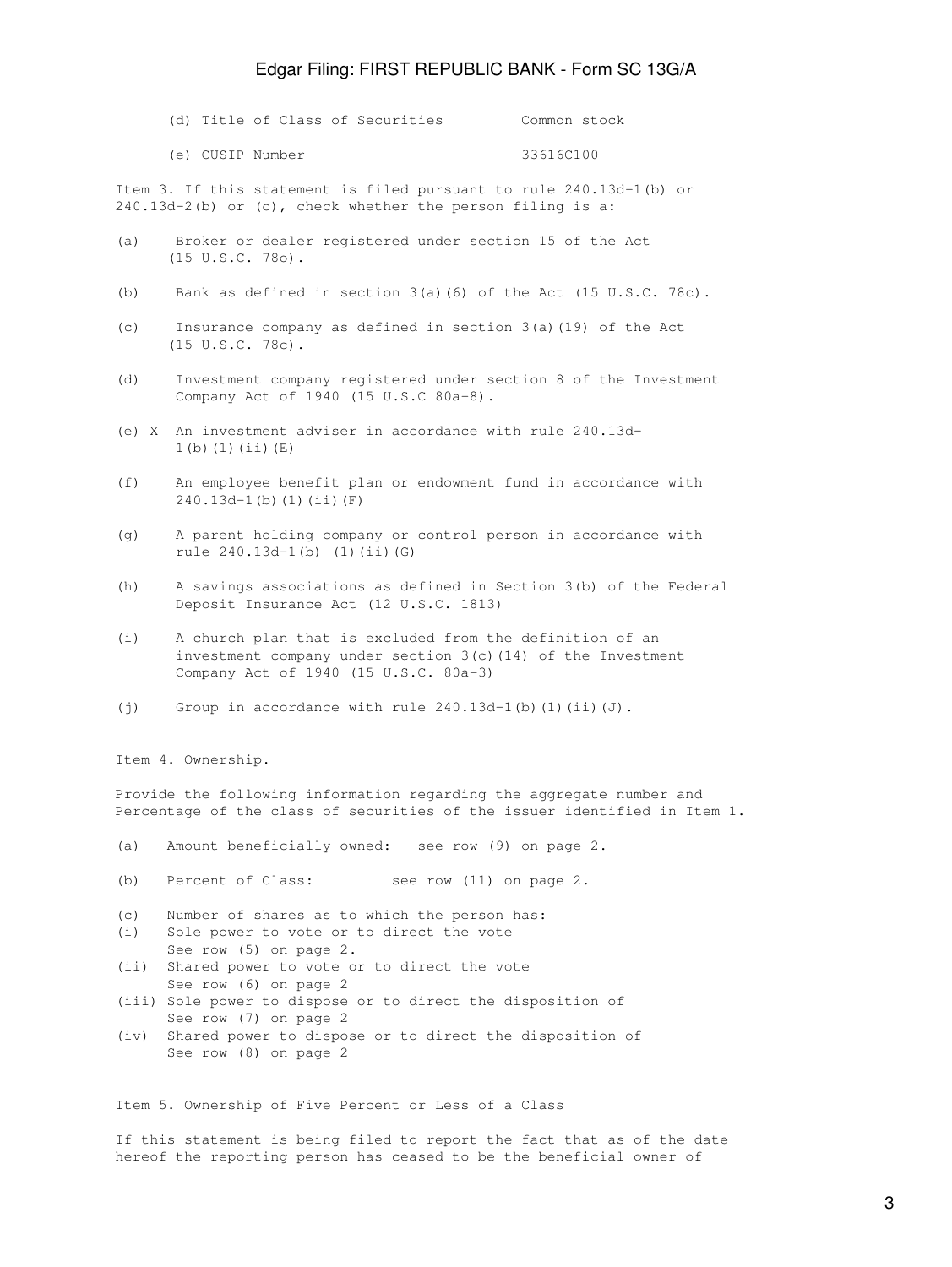more than five percent of the class of securities, check the following. [ X ] Item 6. Ownership of More than Five Percent on Behalf of Another Person. Not applicable. Item 7. Identification and Classification of the Subsidiary Which Acquired the Security Being Reported on By the Parent Holding Company Not applicable. Item 8. Identification and Classification of Members of the Group Not applicable. Item 9. Notice of Dissolution of Group Not applicable. Item 10. Certification By signing below I certify that, to the best of my knowledge and belief: - the securities referred to above were acquired and are held in the ordinary course of business and were not acquired and are not held for the purpose of or with the effect of changing or influencing the control of the issuer of the securities and were not acquired and are not held in connection with or as a participant in any transaction having that purpose or effect. - the foreign regulatory scheme applicable to investment advisers is substantially comparable to the functionally equivalent U.S. institution(s). I also undertake to furnish the Commission staff, upon request, information that would otherwise be disclosed in a Schedule 13D. SIGNATURE

After reasonable enquiry and to the best of my knowledge and belief, I certify that the information set forth in this statement is true, complete and correct

06 April 2017

Date

Graham Laybourn

Signature

Graham Laybourn Compliance & Legal Partner - Baillie Gifford & Co

\_\_\_\_\_\_\_\_\_\_\_\_\_\_\_\_\_\_\_\_\_\_\_\_\_\_\_\_\_\_\_\_\_\_\_\_\_\_\_

\_\_\_\_\_\_\_\_\_\_\_\_\_\_\_\_\_\_\_\_\_\_\_\_\_\_\_\_\_\_\_\_\_\_\_\_\_\_\_

\_\_\_\_\_\_\_\_\_\_\_\_\_\_\_\_\_\_\_\_\_\_\_\_\_\_\_\_\_\_\_\_\_\_\_\_\_\_\_

Name/Title

The original statement shall be signed by each person on whose behalf the statement is filed or his authorized representative. If the statement is signed on behalf of a person by his authorized representative other than an executive officer or general partner of